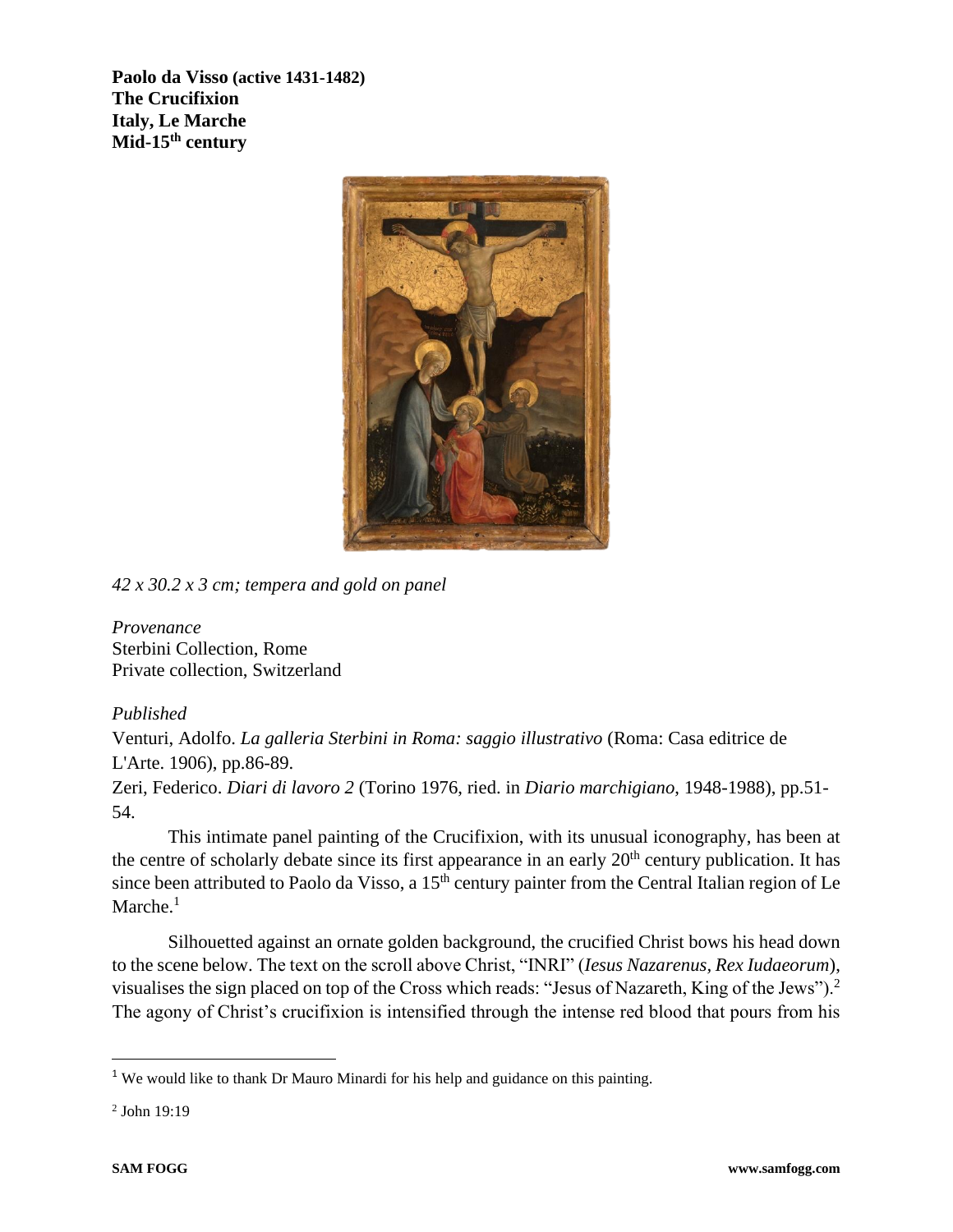wounds. Located below the Cross is an intimate scene between the Virgin Mary and Saint John the Evangelist. Kneeling at the foot of the Cross, Saint John is portrayed a beardless and graceful young man with tears elegantly rolling down his cheek, and delicate hands in prayer. In this profound scene, as John weeps, Mary reaches to hold the Saint's hand and brings her coat protectively around him. Behind this central image, kneeling and embracing the foot of the Cross is Saint Francis (c.1182-1226) dressed in the traditional Franciscan brown habit fastened with a

white rope, looking upwards to Christ. The golden background includes intricate punchwork forming foliage and vegetal patterns, which glimmer and change under the reflection of light upon the surface. Encircling the outline of the painted of the Crucifixion and the landscape, the artist has created a punchwork border of cusped arches to provide a sense of separation between the two mediums. This detailed technique is also found in the halos of the saints. The juxtaposition of the painted surface and gold with its intricate details provides a dazzling effect for the viewer. Rather than form part of a public altarpiece, this painting was meant to be handled as a devotional object. This is suggested by its small scale and its reverse painted in imitation of porphyry. The unique presence of the inscription above the Virgin's head further emphasises that it was designed to be viewed up close.

> **Fig. 1 Ugolino di Nerio Crucifixion with St Francis of Assisi 14th century Sienna, Pinacoteca Nazionale**

A tool for contemplation, the iconography



of this panel adds complexity to the otherwise straightforward scene, which depicts the final moment before the death of Christ. Kneeling and embracing the foot of the Cross is Saint Francis of Assisi dressed in the traditional Franciscan brown habit fastened with a white rope, looking towards Christ. Although out of place, the presence of Francis at the foot of the cross is not unusual in Italian art of this period, which often merges the story of the saint's life with the story of Christ's passion in order to emphasise his direct spiritual authority. This combination can also be seen in a painting by Ugolino di Nerio now in the Pinacoteca Nazionale, suggesting a Franciscan context for this panel and ours (fig.1). The viewers of this moment are invited to witness this special union, which was given a special role in Dominican and Franciscan mysticism in the 14th and 15<sup>th</sup> centuries.

The most unusual aspects of the iconography here, however, is an intimate scene located in the foreground. The Virgin Mary stands in front of Saint John the Evangelist who is portrayed with tears rolling down his cheek, as he kneels in prayer. In this profound scene, the Virgin reaches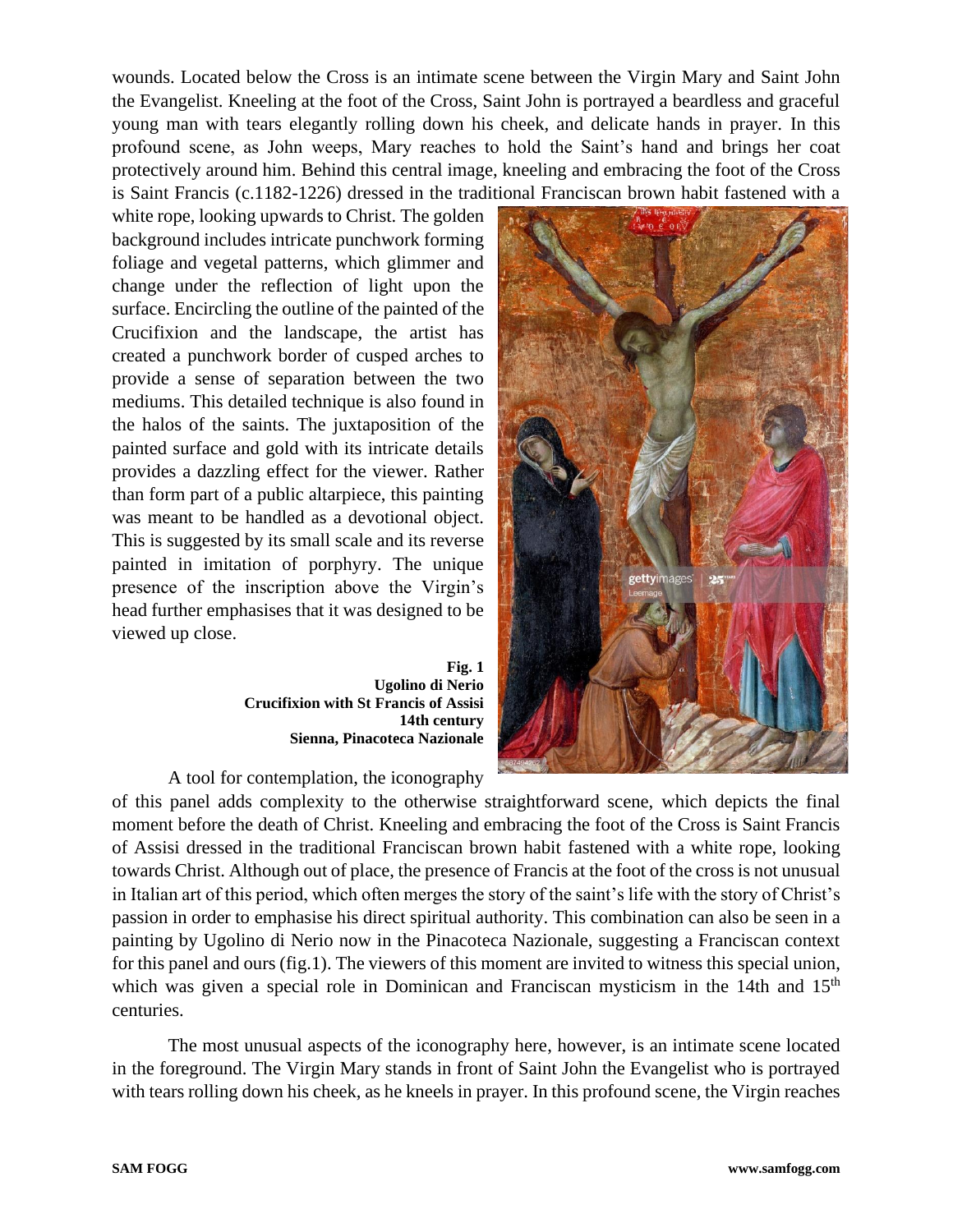to hold the Saint's hand as he weeps, while she brings her coat protectively around him. The agony of the moment is intensified by the blood that pours from Christ' side and stops as it reaches two lines of text in red script, suggesting that the blood created these words. The Gothic text echoes Christ's last words on the Cross: *Mulier ecce filius tuus*, translated: 'Woman, behold your son'. In the most innovative way, the artist here visualises the moment when shortly before his last breath, Christ opened his eyes and sanctioned his favourite disciple, John, to his mother as a son, and accepted him into the divine family.



**Fig. 2 Stefano da Verona (Stefano di Giovanni d'Arbosio di Francia)** *The Crucifixion* **c.1400 Italy The Metropolitan Museum of Art, 2018.87**

The style of our painting of the Crucifixion brings together characteristics of the 15th century high Gothic pictorial world from different Italian regions. The artist of this scene combined the most diverse trends in northern Italian painting at this time with traditional elements of central Italian art. The painting demonstrates stylistic connections to the Marche region in Italy, more specifically perhaps to the towns of Fabriano or San Severino. The style of artwork from the Marche region in the 15th century combined the playful high Gothic style of Lombardy, Visconti and Veneto with the elegance of the classical world of forms. The artist utilises decorative elements found within Lombard painting such as the vegetal punchwork motifs on the gilded background. Such

decorative elements were learned by 15th-century artists whilst training in Veneto under masters such as Stefano da Verona (1374–1450) and Gentile da Fabriano (c.1370/85–1427). In fact, the golden background of our panel closely resembles the work of Stefano da Verona, specifically his Crucifixion (c.1400) currently at the MET (fig. 2). Here, Stefano da Verona similarly includes an exquisitely tooled repetition of thornless roses.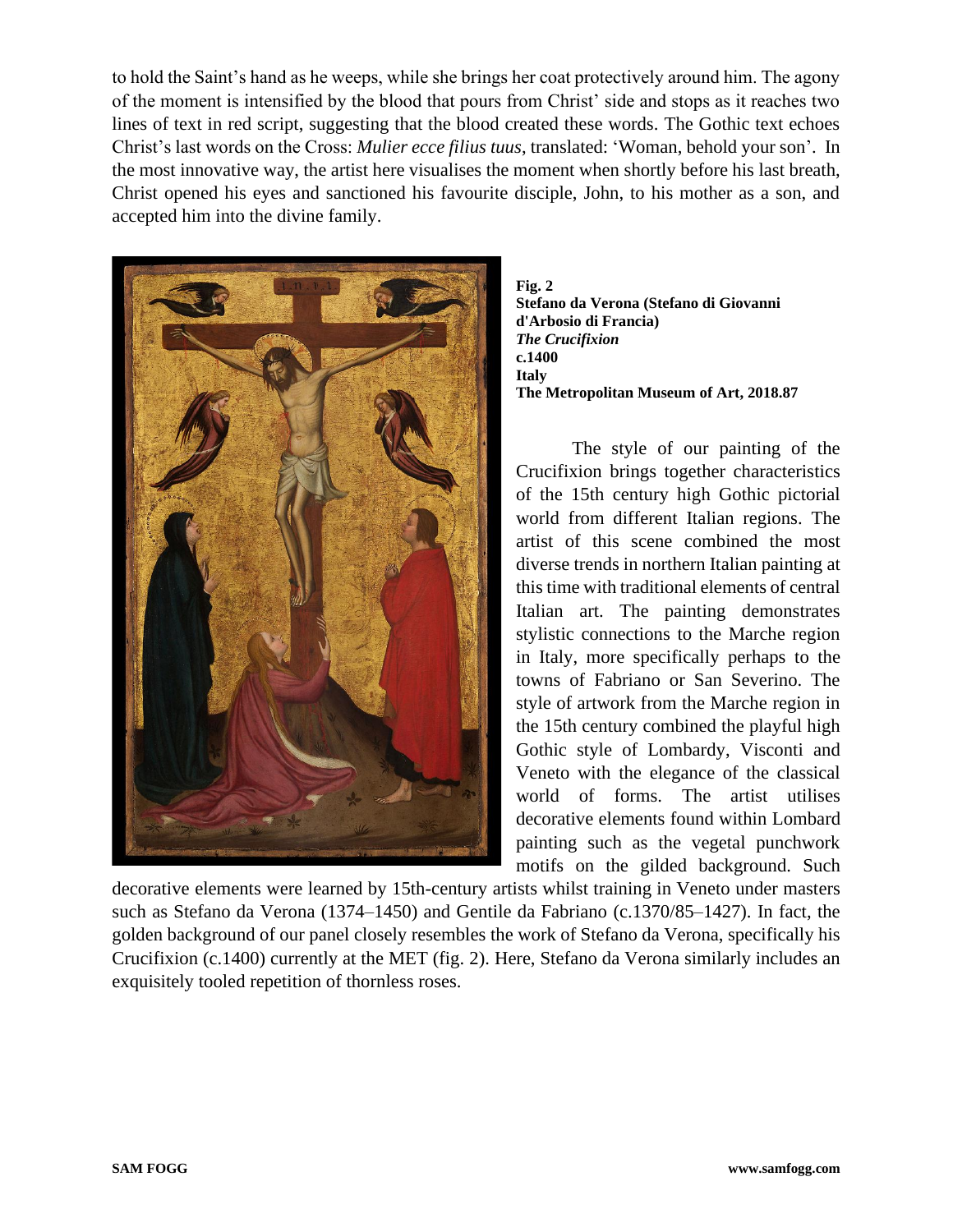

**Fig. 3 Jacobello del Fiore Detail from St. Lucy burned at the stake c.1410 Pinacoteca Comunale, Fermo, Italy**

The atmospheric nature of the painting, with its contrasting mountainous landscape, dark foreground and bright golden background is also reminiscent of the milieu of the Gentile da Fabriano, who vividly painted such contrasting atmospheric lighting. There are also similarities in the design of the rocky landscape and the rich *millefleur* meadows, whose individual plants shine like golden wispy lights due to the incidence of light. This can also be seen in the work of

Jacobello del Fiore (*fl. c.* 1400–1439), especially in his altarpiece depicting the life of Saint Lucy commissioned for Saint Lucy's Church in Fermo, a town in the region of Marche. In several of the scenes of Saint Lucy's life, including the depiction of Lucy burned at the stake, similarities can be observed in the plants which glimmer under the golden light (fig. 3).

The attribution of this painting to Paolo da Visso was first suggested by Federico Zeri in the 1970s. Although the painting had first been attributed to Giovanni di Paolo in 1906 by Adolfo Venturi in *La galleria Sterbini in Roma*, <sup>3</sup> Federico Zeri disputed this, proposing that the artist was Paolo da Visso (active. 1431-1482).<sup>4</sup> Paolo da Visso was originally from the small town of Aschio in the province of Macerata. Working during the last two quarters of the fifteenth century, Paolo's artworks were distributed between Le Marche and Umbria. He was a pupil of Bartolomeo di Tommaso da Foligno (c.1400-1453/54), who was a painter of the Umbrian School. Influences of Bartolomeo di Tommaso's work can be noted in our painting of the Crucifixion. For example, in *The Lamentation and Entombment* (fig. 4), we see a similar use of skin colour tones and hilly landscape.



**Fig. 4 Bartolomeo di Tommaso**  *The Lamentation and the Entombment* **c. 1445–50 MET 58.87.2**

<sup>3</sup> Adolfo Venturi, *La galleria Sterbini in Roma: saggio illustrativo* (Roma: Casa editrice de L'Arte. 1906), pp.86-89 <sup>4</sup> Federico Zeri, *Diari di lavoro 2* (Torino 1976, ried. in *Diario marchigiano*, 1948-1988), pp.51-54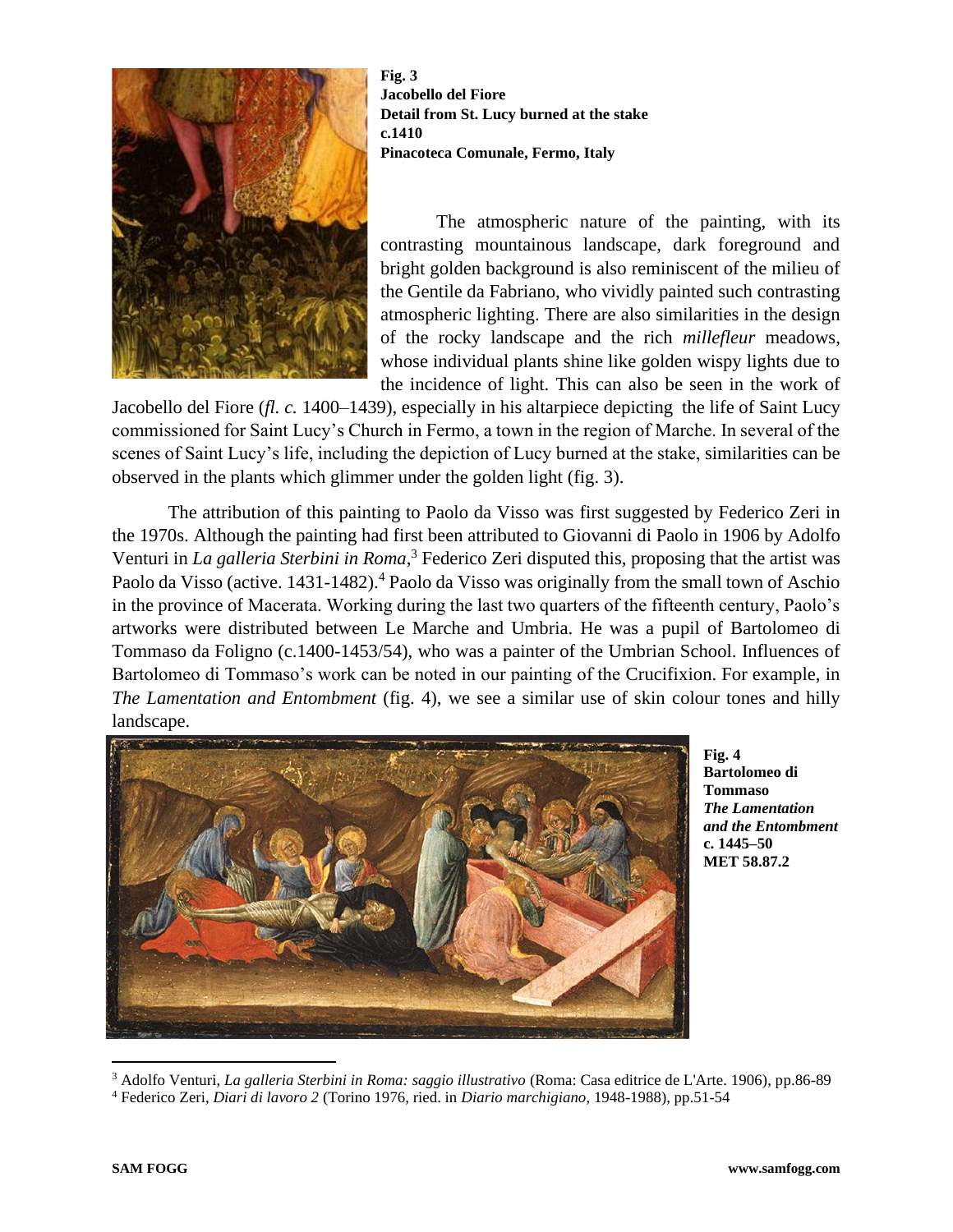Although Paolo da Visso's artworks are largely lost, we can illustrate two examples that share numerous characteristics with our Crucifixion painting. The first is a panel painting of the funeral of the Virgin (fig. 5) and the second an altarpiece of the Virgin and Child (fig. 6). Both works exhibit the same *millefleur* setting at the foreground of the image that is evident in the Crucifixion painting. When comparing the depiction of the Virgin's funeral with the Crucifixion scene, other similarities include the same rough setting with hills and patterned golden background, as well as comparable use of drapery which folds gently across the limbs of the figures. The likenesses between these paintings confirms that this Crucifixion painting is the work of Paolo da Visso during the mid-fifteenth century.



**Fig. 5 Paolo da Visso,** *Funeral scene of the Virgin Mary***, mid-15th century, Last known location: Trinity Fine Art, London 2009**

A rare example of a work by the Marchigian-Umbrian painter Paolo da Visso, this impressive panel painting depicting Christ's suffering on the Cross eloquently expresses the grief of the Virgin and Saint John in a most unusual iconography. Set against an ornately punched golden background, the scene takes place in an other-worldly setting and together with the presence of St Francis, the iconography traverses geographic and historic boundaries in order to deliver its message of hope for a continued spiritual following. The intimate nature of both the scene depicted and the size of the panel painting demonstrates its function as a tool for private devotion and contemplation.